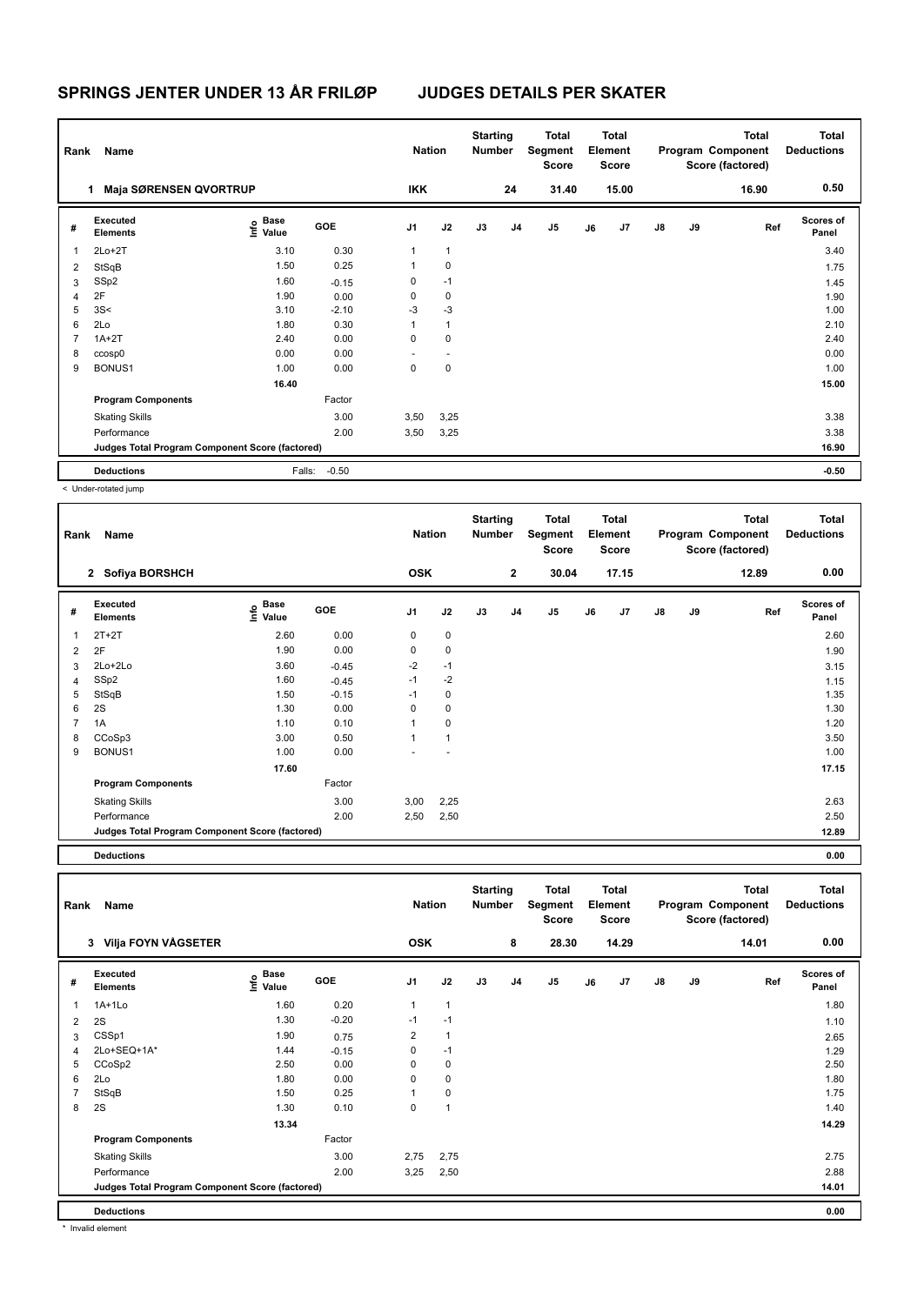| Rank           | Name                                            |                                             |              | <b>Nation</b> |              | <b>Starting</b><br>Number | <b>Total</b><br>Segment<br><b>Score</b> |    | <b>Total</b><br>Element<br><b>Score</b> |    |    | <b>Total</b><br>Program Component<br>Score (factored) | <b>Total</b><br><b>Deductions</b> |
|----------------|-------------------------------------------------|---------------------------------------------|--------------|---------------|--------------|---------------------------|-----------------------------------------|----|-----------------------------------------|----|----|-------------------------------------------------------|-----------------------------------|
|                | 4 Christina JENSEN                              |                                             |              | <b>SKK</b>    |              | 4                         | 27.10                                   |    | 15.20                                   |    |    | 12.40                                                 | 0.50                              |
| #              | <b>Executed</b><br><b>Elements</b>              | <b>Base</b><br>e <sup>Base</sup><br>⊆ Value | GOE          | J1            | J2           | J3<br>J4                  | J <sub>5</sub>                          | J6 | J7                                      | J8 | J9 | Ref                                                   | <b>Scores of</b><br>Panel         |
| 1              | 2Lo                                             | 1.80                                        | 0.00         | $\mathbf 0$   | $\mathbf 0$  |                           |                                         |    |                                         |    |    |                                                       | 1.80                              |
| $\overline{2}$ | 1A                                              | 1.10                                        | 0.10         | $\mathbf{1}$  | $\mathbf 0$  |                           |                                         |    |                                         |    |    |                                                       | 1.20                              |
| 3              | 2S                                              | 1.30                                        | 0.10         | $\mathbf{1}$  | $\pmb{0}$    |                           |                                         |    |                                         |    |    |                                                       | 1.40                              |
| $\overline{4}$ | CCoSp2                                          | 2.50                                        | $-0.45$      | $-2$          | $-1$         |                           |                                         |    |                                         |    |    |                                                       | 2.05                              |
| 5              | $2S+2T$                                         | 2.60                                        | $-0.60$      | -3            | $-3$         |                           |                                         |    |                                         |    |    |                                                       | 2.00                              |
| 6              | 1A+2Lo                                          | 2.90                                        | 0.00         | $\mathbf 0$   | $\pmb{0}$    |                           |                                         |    |                                         |    |    |                                                       | 2.90                              |
| $\overline{7}$ | StSqB                                           | 1.50                                        | 0.00         | 0             | $\pmb{0}$    |                           |                                         |    |                                         |    |    |                                                       | 1.50                              |
| 8              | SSp3                                            | 2.10                                        | 0.25         | $\mathbf{1}$  | $\mathbf 0$  |                           |                                         |    |                                         |    |    |                                                       | 2.35                              |
|                |                                                 | 15.80                                       |              |               |              |                           |                                         |    |                                         |    |    |                                                       | 15.20                             |
|                | <b>Program Components</b>                       |                                             | Factor       |               |              |                           |                                         |    |                                         |    |    |                                                       |                                   |
|                | <b>Skating Skills</b>                           |                                             | 3.00         | 2,75          | 2,00         |                           |                                         |    |                                         |    |    |                                                       | 2.38                              |
|                | Performance                                     |                                             | 2.00         | 3,00          | 2,25         |                           |                                         |    |                                         |    |    |                                                       | 2.63                              |
|                | Judges Total Program Component Score (factored) |                                             |              |               |              |                           |                                         |    |                                         |    |    |                                                       | 12.40                             |
|                | <b>Deductions</b>                               | Falls:                                      | $-0.50$      |               |              |                           |                                         |    |                                         |    |    |                                                       |                                   |
|                |                                                 |                                             |              |               |              |                           |                                         |    |                                         |    |    |                                                       | $-0.50$                           |
|                |                                                 |                                             |              |               |              |                           |                                         |    |                                         |    |    |                                                       |                                   |
|                |                                                 |                                             |              |               |              | <b>Starting</b>           | <b>Total</b>                            |    | <b>Total</b>                            |    |    | <b>Total</b>                                          | <b>Total</b>                      |
| Rank           | Name                                            |                                             |              | <b>Nation</b> |              | <b>Number</b>             | Segment<br><b>Score</b>                 |    | Element<br><b>Score</b>                 |    |    | Program Component<br>Score (factored)                 | <b>Deductions</b>                 |
|                | 5 Marthe Garnaas BERGUM                         |                                             |              | <b>MKK</b>    |              | 21                        | 25.95                                   |    | 12.45                                   |    |    | 13.50                                                 | 0.00                              |
| #              | Executed<br><b>Elements</b>                     | $\frac{6}{5}$ Base<br>$\frac{1}{5}$ Value   | GOE          | J1            | J2           | J3<br>J4                  | J <sub>5</sub>                          | J6 | J7                                      | J8 | J9 | Ref                                                   | Scores of<br>Panel                |
| $\mathbf{1}$   | $1A+1Lo$                                        | 1.60                                        | 0.00         | $\mathbf 0$   | $\mathbf 0$  |                           |                                         |    |                                         |    |    |                                                       | 1.60                              |
| $\overline{2}$ | $2S+1T$                                         | 1.70                                        | 0.00         | $\mathbf 0$   | $\mathbf 0$  |                           |                                         |    |                                         |    |    |                                                       | 1.70                              |
|                | 1A                                              | 1.10                                        |              | $\mathbf 0$   | $\mathbf 0$  |                           |                                         |    |                                         |    |    |                                                       |                                   |
| 3<br>4         | StSqB                                           | 1.50                                        | 0.00<br>0.50 | $\mathbf{1}$  | $\mathbf{1}$ |                           |                                         |    |                                         |    |    |                                                       | 1.10<br>2.00                      |
| 5              | CCoSpB                                          | 1.70                                        | $-0.15$      | $-1$          | $\pmb{0}$    |                           |                                         |    |                                         |    |    |                                                       | 1.55                              |
| 6              | 2S                                              | 1.30                                        | 0.10         | $\mathbf{1}$  | $\mathbf 0$  |                           |                                         |    |                                         |    |    |                                                       | 1.40                              |
| $\overline{7}$ | 1F                                              | 0.50                                        | 0.00         | $\mathbf 0$   | $\mathbf 0$  |                           |                                         |    |                                         |    |    |                                                       | 0.50                              |
| 8              | SSp3                                            | 2.10                                        | 0.50         | $\mathbf{1}$  | $\mathbf{1}$ |                           |                                         |    |                                         |    |    |                                                       | 2.60                              |
|                |                                                 | 11.50                                       |              |               |              |                           |                                         |    |                                         |    |    |                                                       | 12.45                             |
|                | <b>Program Components</b>                       |                                             | Factor       |               |              |                           |                                         |    |                                         |    |    |                                                       |                                   |
|                |                                                 |                                             | 3.00         | 2,50          | 2,50         |                           |                                         |    |                                         |    |    |                                                       | 2.50                              |
|                | <b>Skating Skills</b><br>Performance            |                                             | 2.00         |               |              |                           |                                         |    |                                         |    |    |                                                       | 3.00                              |
|                |                                                 |                                             |              | 3,00          | 3,00         |                           |                                         |    |                                         |    |    |                                                       | 13.50                             |
|                | Judges Total Program Component Score (factored) |                                             |              |               |              |                           |                                         |    |                                         |    |    |                                                       |                                   |
|                | <b>Deductions</b>                               |                                             |              |               |              |                           |                                         |    |                                         |    |    |                                                       | 0.00                              |

| Rank           | Name                                            |                                  |         | <b>Nation</b>  |             | <b>Starting</b><br><b>Number</b> |                | Total<br>Segment<br>Score |    | Total<br>Element<br>Score |               |    | <b>Total</b><br>Program Component<br>Score (factored) | <b>Total</b><br><b>Deductions</b> |
|----------------|-------------------------------------------------|----------------------------------|---------|----------------|-------------|----------------------------------|----------------|---------------------------|----|---------------------------|---------------|----|-------------------------------------------------------|-----------------------------------|
|                | <b>Celine MICHALSEN</b><br>6                    |                                  |         | <b>SSK</b>     |             |                                  | 25             | 23.80                     |    | 12.80                     |               |    | 12.00                                                 | 1.00                              |
| #              | Executed<br><b>Elements</b>                     | <b>Base</b><br>o Base<br>⊆ Value | GOE     | J <sub>1</sub> | J2          | J3                               | J <sub>4</sub> | J5                        | J6 | J7                        | $\mathsf{J}8$ | J9 | Ref                                                   | <b>Scores of</b><br>Panel         |
| 1              | 2S+2Lo<                                         | 2.60                             | $-0.90$ | $-3$           | $-3$        |                                  |                |                           |    |                           |               |    |                                                       | 1.70                              |
| 2              | 1A                                              | 1.10                             | 0.00    | 0              | $\mathbf 0$ |                                  |                |                           |    |                           |               |    |                                                       | 1.10                              |
| 3              | 2S                                              | 1.30                             | 0.10    | 1              | 0           |                                  |                |                           |    |                           |               |    |                                                       | 1.40                              |
| $\overline{4}$ | SSp3                                            | 2.10                             | $-0.15$ | 0              | $-1$        |                                  |                |                           |    |                           |               |    |                                                       | 1.95                              |
| 5              | StSqB                                           | 1.50                             | $-0.15$ | $-1$           | $\mathbf 0$ |                                  |                |                           |    |                           |               |    |                                                       | 1.35                              |
| 6              | 2Lo                                             | 1.80                             | $-0.15$ | $-1$           | $\mathbf 0$ |                                  |                |                           |    |                           |               |    |                                                       | 1.65                              |
|                | $1A+2T$                                         | 2.40                             | $-0.60$ | $-3$           | $-3$        |                                  |                |                           |    |                           |               |    |                                                       | 1.80                              |
| 8              | CCoSp2V                                         | 2.00                             | $-0.15$ | $-1$           | $\mathbf 0$ |                                  |                |                           |    |                           |               |    |                                                       | 1.85                              |
|                |                                                 | 14.80                            |         |                |             |                                  |                |                           |    |                           |               |    |                                                       | 12.80                             |
|                | <b>Program Components</b>                       |                                  | Factor  |                |             |                                  |                |                           |    |                           |               |    |                                                       |                                   |
|                | <b>Skating Skills</b>                           |                                  | 3.00    | 2,50           | 2,50        |                                  |                |                           |    |                           |               |    |                                                       | 2.50                              |
|                | Performance                                     |                                  | 2.00    | 2,25           | 2,25        |                                  |                |                           |    |                           |               |    |                                                       | 2.25                              |
|                | Judges Total Program Component Score (factored) |                                  |         |                |             |                                  |                |                           |    |                           |               |    |                                                       | 12.00                             |
|                | <b>Deductions</b>                               | Falls:                           | $-1.00$ |                |             |                                  |                |                           |    |                           |               |    |                                                       | $-1.00$                           |
|                | a Under retained inner                          |                                  |         |                |             |                                  |                |                           |    |                           |               |    |                                                       |                                   |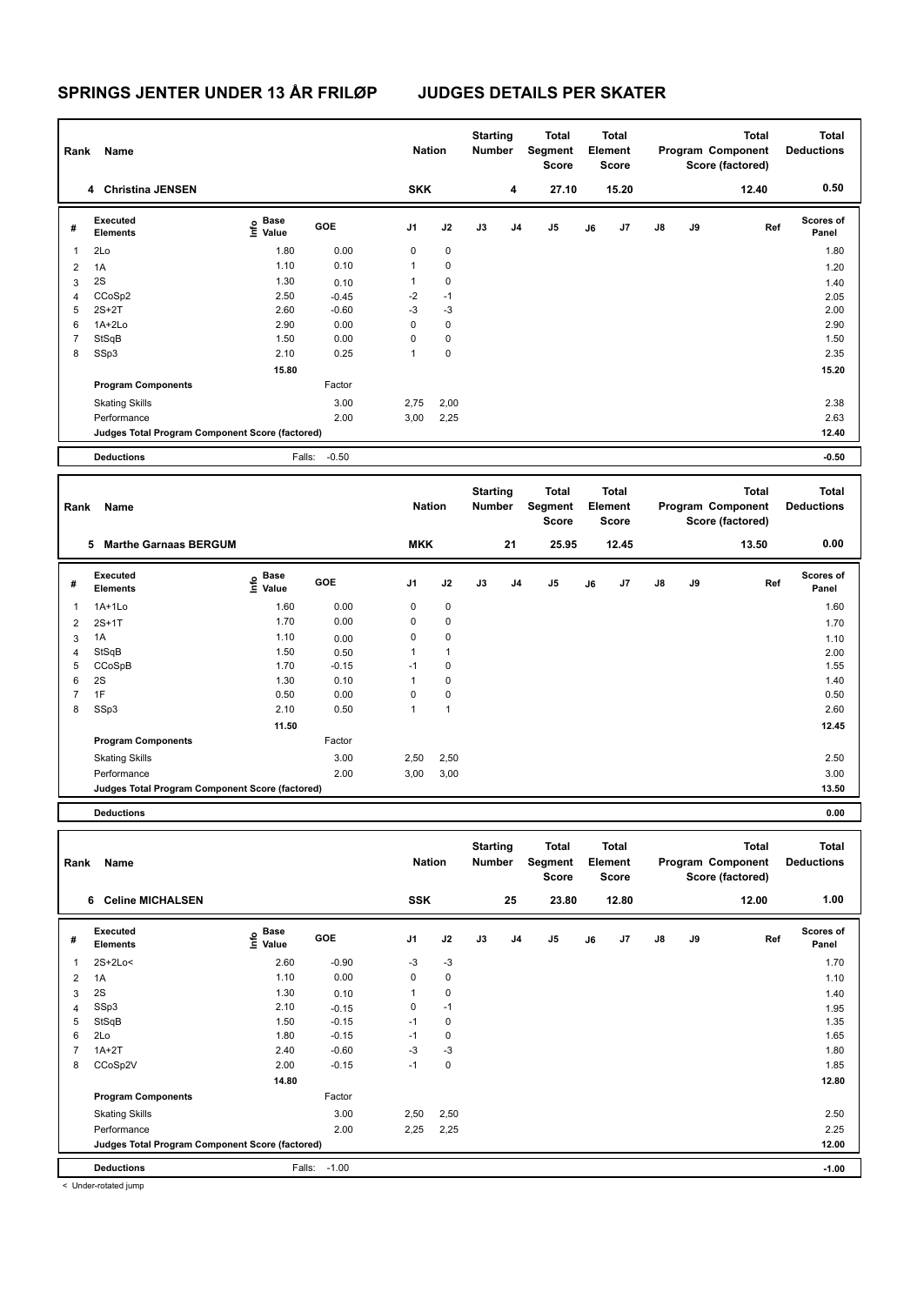| Rank           | Name                                            |                                      |              | <b>Nation</b> |              | <b>Starting</b><br>Number |    | Total<br>Segment<br>Score        |       |    | Total<br>Element<br><b>Score</b>        |    |    | <b>Total</b><br>Program Component<br>Score (factored) | <b>Total</b><br><b>Deductions</b> |
|----------------|-------------------------------------------------|--------------------------------------|--------------|---------------|--------------|---------------------------|----|----------------------------------|-------|----|-----------------------------------------|----|----|-------------------------------------------------------|-----------------------------------|
|                | 7 Ina NAKKEN                                    |                                      |              | TΤ            |              |                           | 9  |                                  | 23.46 |    | 11.95                                   |    |    | 11.51                                                 | 0.00                              |
| #              | <b>Executed</b><br><b>Elements</b>              | Base<br>e <sup>Base</sup><br>⊆ Value | GOE          | J1            | J2           | J3                        | J4 | J5                               |       | J6 | J7                                      | J8 | J9 | Ref                                                   | <b>Scores of</b><br>Panel         |
| 1              | CCoSp2                                          | 2.50                                 | 0.50         | $\mathbf{1}$  | $\mathbf{1}$ |                           |    |                                  |       |    |                                         |    |    |                                                       | 3.00                              |
| 2              | 1Lz                                             | 0.60                                 | 0.00         | 0             | $\pmb{0}$    |                           |    |                                  |       |    |                                         |    |    |                                                       | 0.60                              |
| 3              | 2S                                              | 1.30                                 | $-0.60$      | -3            | -3           |                           |    |                                  |       |    |                                         |    |    |                                                       | 0.70                              |
| $\overline{4}$ | $2S+1T$                                         | 1.70                                 | $-0.20$      | $-1$          | $-1$         |                           |    |                                  |       |    |                                         |    |    |                                                       | 1.50                              |
| 5              | 1A                                              | 1.10                                 | 0.00         | $\mathbf 0$   | $\mathbf 0$  |                           |    |                                  |       |    |                                         |    |    |                                                       | 1.10                              |
| 6              | SSp2                                            | 1.60                                 | 0.50         | 1             | $\mathbf{1}$ |                           |    |                                  |       |    |                                         |    |    |                                                       | 2.10                              |
| 7              | StSqB                                           | 1.50                                 | $-0.15$      | $-1$          | $\pmb{0}$    |                           |    |                                  |       |    |                                         |    |    |                                                       | 1.35                              |
| 8              | 1A+1Lo                                          | 1.60                                 | 0.00         | $\mathbf 0$   | 0            |                           |    |                                  |       |    |                                         |    |    |                                                       | 1.60                              |
|                |                                                 | 11.90                                |              |               |              |                           |    |                                  |       |    |                                         |    |    |                                                       | 11.95                             |
|                | <b>Program Components</b>                       |                                      | Factor       |               |              |                           |    |                                  |       |    |                                         |    |    |                                                       |                                   |
|                |                                                 |                                      |              |               |              |                           |    |                                  |       |    |                                         |    |    |                                                       |                                   |
|                | <b>Skating Skills</b>                           |                                      | 3.00         | 2,25          | 2,25         |                           |    |                                  |       |    |                                         |    |    |                                                       | 2.25                              |
|                | Performance                                     |                                      | 2.00         | 2,50          | 2,25         |                           |    |                                  |       |    |                                         |    |    |                                                       | 2.38                              |
|                | Judges Total Program Component Score (factored) |                                      |              |               |              |                           |    |                                  |       |    |                                         |    |    |                                                       | 11.51                             |
|                | <b>Deductions</b>                               |                                      |              |               |              |                           |    |                                  |       |    |                                         |    |    |                                                       | 0.00                              |
| Rank           | Name                                            |                                      |              | <b>Nation</b> |              | <b>Starting</b><br>Number |    | Total<br>Segment<br><b>Score</b> |       |    | <b>Total</b><br>Element<br><b>Score</b> |    |    | <b>Total</b><br>Program Component                     | <b>Total</b><br><b>Deductions</b> |
|                | 8 Mira Charlotte VRANGSAGEN                     |                                      |              | <b>KKK</b>    |              |                           | 19 | 23.19                            |       |    | 12.30                                   |    |    | Score (factored)<br>12.39                             | 1.50                              |
|                |                                                 |                                      |              |               |              |                           |    |                                  |       |    |                                         |    |    |                                                       |                                   |
| #              | <b>Executed</b><br><b>Elements</b>              | Base<br>Info<br>Value                | GOE          | J1            | J2           | J3                        | J4 | J5                               |       | J6 | J7                                      | J8 | J9 | Ref                                                   | Scores of<br>Panel                |
| 1              | CCoSp1V                                         | 1.70                                 | 0.00         | 0             | $\pmb{0}$    |                           |    |                                  |       |    |                                         |    |    |                                                       | 1.70                              |
| $\overline{2}$ | 1A                                              | 1.10                                 | 0.20         | $\mathbf{1}$  | $\mathbf{1}$ |                           |    |                                  |       |    |                                         |    |    |                                                       | 1.30                              |
| 3              | 2Lo                                             | 1.80                                 | $-0.45$      | $-2$          | $-1$         |                           |    |                                  |       |    |                                         |    |    |                                                       | 1.35                              |
| 4              | StSqB                                           | 1.50                                 | $-0.15$      | $-1$          | $\pmb{0}$    |                           |    |                                  |       |    |                                         |    |    |                                                       | 1.35                              |
| 5              | $2S+2T$                                         | 2.60                                 | $-0.60$      | $-3$          | -3           |                           |    |                                  |       |    |                                         |    |    |                                                       | 2.00                              |
| 6              | $1A+2T$                                         | 2.40                                 | $-0.60$      | -3            | $-3$         |                           |    |                                  |       |    |                                         |    |    |                                                       | 1.80                              |
| 7              | 2S                                              | 1.30                                 | $-0.60$      | $-3$          | -3           |                           |    |                                  |       |    |                                         |    |    |                                                       | 0.70                              |
| 8              | SSp2                                            | 1.60                                 | 0.50         | $\mathbf{1}$  | $\mathbf{1}$ |                           |    |                                  |       |    |                                         |    |    |                                                       | 2.10                              |
|                |                                                 | 14.00                                |              |               |              |                           |    |                                  |       |    |                                         |    |    |                                                       | 12.30                             |
|                | <b>Program Components</b>                       |                                      | Factor       |               |              |                           |    |                                  |       |    |                                         |    |    |                                                       |                                   |
|                | <b>Skating Skills</b>                           |                                      | 3.00         | 2,75          | 2,50         |                           |    |                                  |       |    |                                         |    |    |                                                       | 2.63                              |
|                | Performance                                     |                                      | 2.00         | 2,25          | 2,25         |                           |    |                                  |       |    |                                         |    |    |                                                       | 2.25                              |
|                | Judges Total Program Component Score (factored) |                                      |              |               |              |                           |    |                                  |       |    |                                         |    |    |                                                       | 12.39                             |
|                | <b>Deductions</b>                               |                                      | Falls: -1.50 |               |              |                           |    |                                  |       |    |                                         |    |    |                                                       | $-1.50$                           |
|                |                                                 |                                      |              |               |              |                           |    |                                  |       |    |                                         |    |    |                                                       |                                   |
|                | Rank Name                                       |                                      |              | <b>Nation</b> |              | <b>Starting</b><br>Number |    | <b>Total</b><br>Segment<br>Score |       |    | <b>Total</b><br>Element<br><b>Score</b> |    |    | <b>Total</b><br>Program Component<br>Score (factored) | <b>Total</b><br><b>Deductions</b> |
|                | 9 Pernille PRAN                                 |                                      |              | <b>OSK</b>    |              |                           | 1  | 23.03                            |       |    | 11.13                                   |    |    | 12.40                                                 | 0.50                              |
| #              | Executed<br><b>Elements</b>                     | Base<br>lnfo<br>Value                | GOE          | J1            | J2           | $\mathsf{J3}$             | J4 | J5                               |       | J6 | J7                                      | J8 | J9 | Ref                                                   | Scores of<br>Panel                |
| $\mathbf{1}$   | 2Lo<                                            | 1.30                                 | $-0.90$      | -3            | $-3$         |                           |    |                                  |       |    |                                         |    |    |                                                       | 0.40                              |
| $\overline{2}$ | 2S                                              | 1.30                                 | 0.20         | $\mathbf{1}$  | $\mathbf{1}$ |                           |    |                                  |       |    |                                         |    |    |                                                       | 1.50                              |
| 3              | $1A+1Lo$                                        | 1.60                                 | 0.00         | 0             | $\pmb{0}$    |                           |    |                                  |       |    |                                         |    |    |                                                       | 1.60                              |
| $\overline{4}$ | CSSp1                                           | 1.90                                 | 0.25         | 1             | $\pmb{0}$    |                           |    |                                  |       |    |                                         |    |    |                                                       | 2.15                              |
| 5              | 2S                                              | 1.30                                 | 0.00         | 0             | $\pmb{0}$    |                           |    |                                  |       |    |                                         |    |    |                                                       | 1.30                              |
| 6              | StSqB                                           | 1.50                                 | 0.00         | $\mathbf 0$   | $\pmb{0}$    |                           |    |                                  |       |    |                                         |    |    |                                                       | 1.50                              |
| $\overline{7}$ | CCoSp1V                                         | 1.70                                 | $-0.30$      | $-1$          | $-1$         |                           |    |                                  |       |    |                                         |    |    |                                                       | 1.40                              |
| 8              | 1F+1A+SEQ                                       | 1.28                                 | 0.00         | $\mathbf 0$   | $\pmb{0}$    |                           |    |                                  |       |    |                                         |    |    |                                                       | 1.28                              |
|                |                                                 | 11.88                                |              |               |              |                           |    |                                  |       |    |                                         |    |    |                                                       | 11.13                             |
|                | <b>Program Components</b>                       |                                      | Factor       |               |              |                           |    |                                  |       |    |                                         |    |    |                                                       |                                   |
|                | <b>Skating Skills</b>                           |                                      | 3.00         | 2,25          | 2,50         |                           |    |                                  |       |    |                                         |    |    |                                                       | 2.38                              |
|                | Performance                                     |                                      | 2.00         | 2,50          | 2,75         |                           |    |                                  |       |    |                                         |    |    |                                                       | 2.63                              |
|                | Judges Total Program Component Score (factored) |                                      |              |               |              |                           |    |                                  |       |    |                                         |    |    |                                                       | 12.40                             |
|                |                                                 |                                      |              |               |              |                           |    |                                  |       |    |                                         |    |    |                                                       |                                   |
|                | <b>Deductions</b>                               | Falls:                               | $-0.50$      |               |              |                           |    |                                  |       |    |                                         |    |    |                                                       | $-0.50$                           |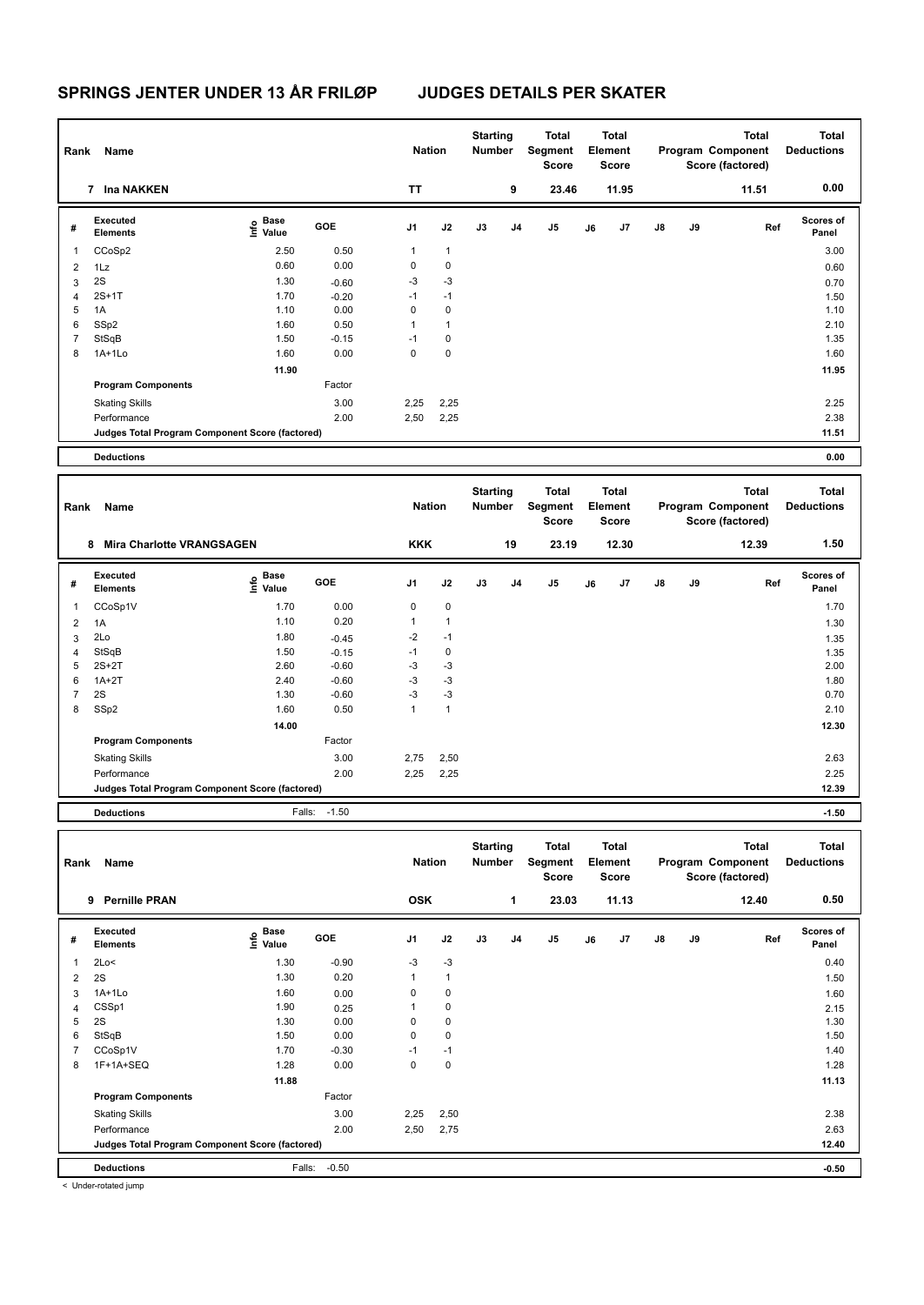| Rank | Name                                            |      |                      |         | <b>Nation</b>  |             | <b>Starting</b><br><b>Number</b> |                | Total<br>Segment<br><b>Score</b> |    | <b>Total</b><br>Element<br><b>Score</b> |               |    | <b>Total</b><br>Program Component<br>Score (factored) | <b>Total</b><br><b>Deductions</b> |
|------|-------------------------------------------------|------|----------------------|---------|----------------|-------------|----------------------------------|----------------|----------------------------------|----|-----------------------------------------|---------------|----|-------------------------------------------------------|-----------------------------------|
| 10   | <b>Elvi ANDREASSEN</b>                          |      |                      |         | <b>AKK</b>     |             |                                  | 23             | 22.16                            |    | 10.40                                   |               |    | 12.26                                                 | 0.50                              |
| #    | Executed<br><b>Elements</b>                     | ١nfo | <b>Base</b><br>Value | GOE     | J <sub>1</sub> | J2          | J3                               | J <sub>4</sub> | J <sub>5</sub>                   | J6 | J7                                      | $\mathsf{J}8$ | J9 | Ref                                                   | Scores of<br>Panel                |
| 1    | 2F                                              |      | 1.90                 | $-0.90$ | $-3$           | $-3$        |                                  |                |                                  |    |                                         |               |    |                                                       | 1.00                              |
| 2    | $2S+1T$                                         |      | 1.70                 | $-0.10$ | $-1$           | $\mathbf 0$ |                                  |                |                                  |    |                                         |               |    |                                                       | 1.60                              |
| 3    | $1A+1T$                                         |      | 1.50                 | 0.00    | 0              | $\mathbf 0$ |                                  |                |                                  |    |                                         |               |    |                                                       | 1.50                              |
| 4    | SSp1                                            |      | 1.30                 | 0.10    | 1              | $-1$        |                                  |                |                                  |    |                                         |               |    |                                                       | 1.40                              |
| 5    | StSqB                                           |      | 1.50                 | $-0.15$ | $-1$           | 0           |                                  |                |                                  |    |                                         |               |    |                                                       | 1.35                              |
| 6    | 2S                                              |      | 1.30                 | 0.00    | 0              | $\mathbf 0$ |                                  |                |                                  |    |                                         |               |    |                                                       | 1.30                              |
| 7    | 2Lo                                             |      | 1.80                 | $-0.15$ | 0              | $-1$        |                                  |                |                                  |    |                                         |               |    |                                                       | 1.65                              |
| 8    | CoSp2V                                          |      | 1.50                 | $-0.90$ | -3             | $-3$        |                                  |                |                                  |    |                                         |               |    |                                                       | 0.60                              |
|      |                                                 |      | 12.50                |         |                |             |                                  |                |                                  |    |                                         |               |    |                                                       | 10.40                             |
|      | <b>Program Components</b>                       |      |                      | Factor  |                |             |                                  |                |                                  |    |                                         |               |    |                                                       |                                   |
|      | <b>Skating Skills</b>                           |      |                      | 3.00    | 2,50           | 2,50        |                                  |                |                                  |    |                                         |               |    |                                                       | 2.50                              |
|      | Performance                                     |      |                      | 2.00    | 2,50           | 2,25        |                                  |                |                                  |    |                                         |               |    |                                                       | 2.38                              |
|      | Judges Total Program Component Score (factored) |      |                      |         |                |             |                                  |                |                                  |    |                                         |               |    |                                                       | 12.26                             |
|      | <b>Deductions</b>                               |      | Falls:               | $-0.50$ |                |             |                                  |                |                                  |    |                                         |               |    |                                                       | $-0.50$                           |

! Not clear edge

| Rank | Name                                            |                   |         | <b>Nation</b>  |             | <b>Starting</b><br><b>Number</b> |                | Total<br>Segment<br><b>Score</b> |    | Total<br>Element<br><b>Score</b> |               |    | <b>Total</b><br>Program Component<br>Score (factored) | <b>Total</b><br><b>Deductions</b> |
|------|-------------------------------------------------|-------------------|---------|----------------|-------------|----------------------------------|----------------|----------------------------------|----|----------------------------------|---------------|----|-------------------------------------------------------|-----------------------------------|
|      | Anniken Margaretha EIKELAND<br>11               |                   |         | <b>BKK</b>     |             |                                  | 22             | 20.91                            |    | 9.90                             |               |    | 11.51                                                 | 0.50                              |
| #    | <b>Executed</b><br><b>Elements</b>              | e Base<br>E Value | GOE     | J <sub>1</sub> | J2          | J3                               | J <sub>4</sub> | J5                               | J6 | J7                               | $\mathsf{J}8$ | J9 | Ref                                                   | <b>Scores of</b><br>Panel         |
| 1    | 2S                                              | 1.30              | $-0.60$ | $-3$           | $-3$        |                                  |                |                                  |    |                                  |               |    |                                                       | 0.70                              |
| 2    | 1A                                              | 1.10              | 0.00    | 0              | 0           |                                  |                |                                  |    |                                  |               |    |                                                       | 1.10                              |
| 3    | CCoSp2                                          | 2.50              | 0.25    | 1              | $\mathbf 0$ |                                  |                |                                  |    |                                  |               |    |                                                       | 2.75                              |
| 4    | StSqB                                           | 1.50              | $-0.30$ | $-1$           | $-1$        |                                  |                |                                  |    |                                  |               |    |                                                       | 1.20                              |
| 5    | 1A                                              | 1.10              | 0.00    | 0              | $\mathbf 0$ |                                  |                |                                  |    |                                  |               |    |                                                       | 1.10                              |
| 6    | $1F+1T$                                         | 0.90              | 0.00    | 0              | 0           |                                  |                |                                  |    |                                  |               |    |                                                       | 0.90                              |
| 7    | $1$ Lo $+1$ Lo                                  | 1.00              | 0.00    | 0              | 0           |                                  |                |                                  |    |                                  |               |    |                                                       | 1.00                              |
| 8    | SSp1                                            | 1.30              | $-0.15$ | $-1$           | $\mathbf 0$ |                                  |                |                                  |    |                                  |               |    |                                                       | 1.15                              |
|      |                                                 | 10.70             |         |                |             |                                  |                |                                  |    |                                  |               |    |                                                       | 9.90                              |
|      | <b>Program Components</b>                       |                   | Factor  |                |             |                                  |                |                                  |    |                                  |               |    |                                                       |                                   |
|      | <b>Skating Skills</b>                           |                   | 3.00    | 2,25           | 2,25        |                                  |                |                                  |    |                                  |               |    |                                                       | 2.25                              |
|      | Performance                                     |                   | 2.00    | 2,75           | 2,00        |                                  |                |                                  |    |                                  |               |    |                                                       | 2.38                              |
|      | Judges Total Program Component Score (factored) |                   |         |                |             |                                  |                |                                  |    |                                  |               |    |                                                       | 11.51                             |
|      | <b>Deductions</b>                               | Falls:            | $-0.50$ |                |             |                                  |                |                                  |    |                                  |               |    |                                                       | $-0.50$                           |

| Rank | Name                                            |                                  |         | <b>Nation</b>  |                | <b>Starting</b><br><b>Number</b> |    | <b>Total</b><br>Segment<br><b>Score</b> |    | <b>Total</b><br>Element<br><b>Score</b> |               |    | <b>Total</b><br>Program Component<br>Score (factored) | <b>Total</b><br><b>Deductions</b> |
|------|-------------------------------------------------|----------------------------------|---------|----------------|----------------|----------------------------------|----|-----------------------------------------|----|-----------------------------------------|---------------|----|-------------------------------------------------------|-----------------------------------|
|      | <b>Helene Aikio BEITMANN</b><br>12              |                                  |         | <b>SSK</b>     |                |                                  | 15 | 20.89                                   |    | 11.25                                   |               |    | 9.64                                                  | 0.00                              |
| #    | Executed<br><b>Elements</b>                     | <b>Base</b><br>e Base<br>⊆ Value | GOE     | J <sub>1</sub> | J2             | J3                               | J4 | J <sub>5</sub>                          | J6 | J7                                      | $\mathsf{J}8$ | J9 | Ref                                                   | <b>Scores of</b><br>Panel         |
| 1    | $2S+1Lo$                                        | 1.80                             | 0.00    | 0              | $\mathbf 0$    |                                  |    |                                         |    |                                         |               |    |                                                       | 1.80                              |
| 2    | 2F<<                                            | 0.50                             | $-0.25$ | -3             | $-2$           |                                  |    |                                         |    |                                         |               |    |                                                       | 0.25                              |
| 3    | CCoSp2                                          | 2.50                             | 0.00    | 0              | 0              |                                  |    |                                         |    |                                         |               |    |                                                       | 2.50                              |
| 4    | StSqB                                           | 1.50                             | $-0.30$ | $-1$           | $-1$           |                                  |    |                                         |    |                                         |               |    |                                                       | 1.20                              |
| 5    | $1A+2T<<$                                       | 1.50                             | $-0.50$ | $-3$           | $-2$           |                                  |    |                                         |    |                                         |               |    |                                                       | 1.00                              |
| 6    | 2S                                              | 1.30                             | 0.00    | 0              | $\mathbf 0$    |                                  |    |                                         |    |                                         |               |    |                                                       | 1.30                              |
| 7    | 1A                                              | 1.10                             | 0.00    | 0              | $\mathbf 0$    |                                  |    |                                         |    |                                         |               |    |                                                       | 1.10                              |
| 8    | SSp2                                            | 1.60                             | 0.50    | 1              | $\overline{1}$ |                                  |    |                                         |    |                                         |               |    |                                                       | 2.10                              |
|      |                                                 | 11.80                            |         |                |                |                                  |    |                                         |    |                                         |               |    |                                                       | 11.25                             |
|      | <b>Program Components</b>                       |                                  | Factor  |                |                |                                  |    |                                         |    |                                         |               |    |                                                       |                                   |
|      | <b>Skating Skills</b>                           |                                  | 3.00    | 2,00           | 1,75           |                                  |    |                                         |    |                                         |               |    |                                                       | 1.88                              |
|      | Performance                                     |                                  | 2.00    | 2,00           | 2,00           |                                  |    |                                         |    |                                         |               |    |                                                       | 2.00                              |
|      | Judges Total Program Component Score (factored) |                                  |         |                |                |                                  |    |                                         |    |                                         |               |    |                                                       | 9.64                              |
|      | <b>Deductions</b>                               |                                  |         |                |                |                                  |    |                                         |    |                                         |               |    |                                                       | 0.00                              |

<< Downgraded jump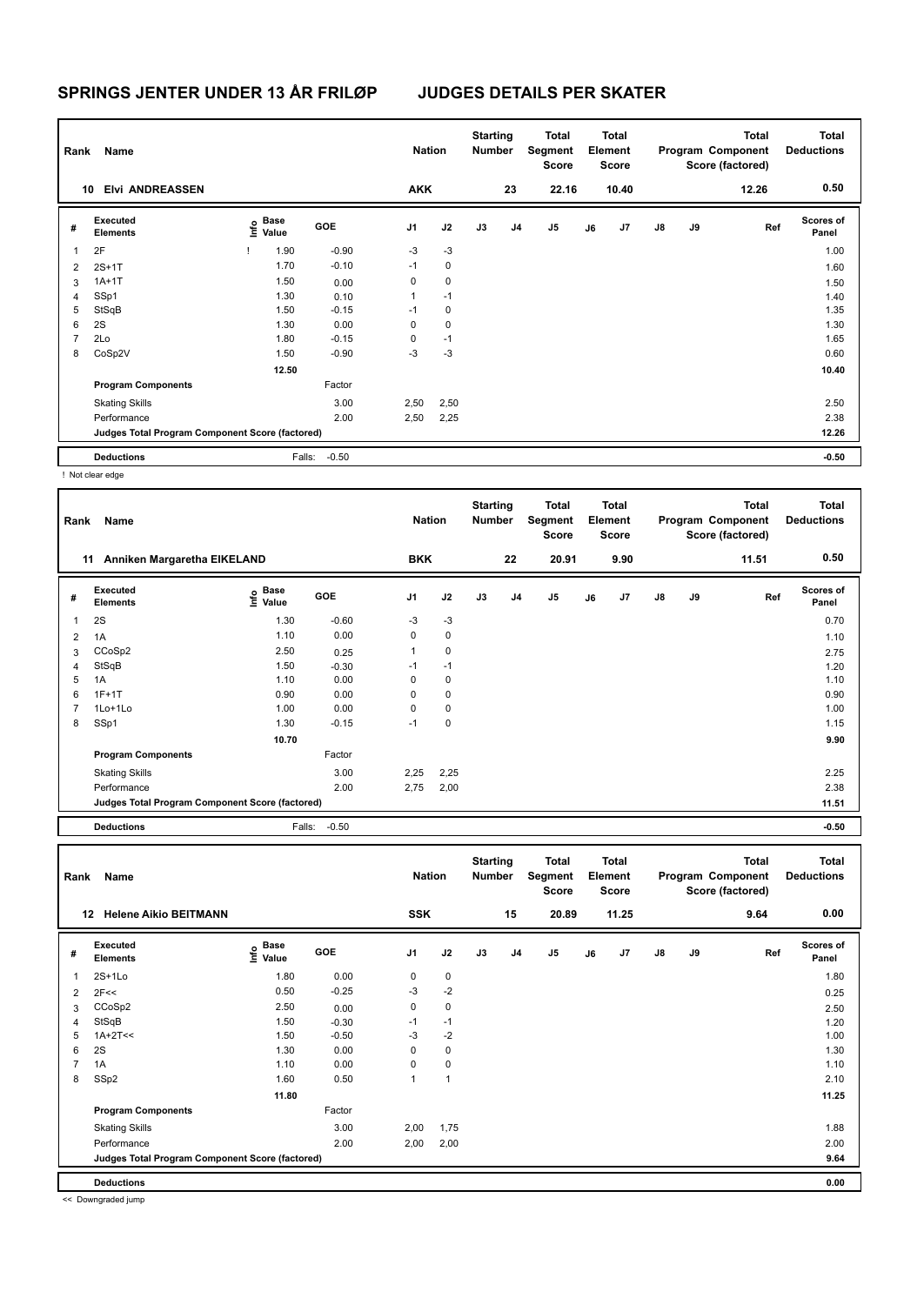| Rank           | Name                                            |                                  |            | <b>Nation</b>  |                      | <b>Starting</b><br><b>Number</b> |                | <b>Total</b><br>Segment<br><b>Score</b>        |    | <b>Total</b><br>Element<br><b>Score</b> |               |    | <b>Total</b><br>Program Component<br>Score (factored) | <b>Total</b><br><b>Deductions</b> |
|----------------|-------------------------------------------------|----------------------------------|------------|----------------|----------------------|----------------------------------|----------------|------------------------------------------------|----|-----------------------------------------|---------------|----|-------------------------------------------------------|-----------------------------------|
|                | <b>Kristine Sand GIMMING</b><br>13              |                                  |            | <b>AKK</b>     |                      |                                  | 5              | 19.89                                          |    | 10.50                                   |               |    | 10.89                                                 | 1.50                              |
| #              | <b>Executed</b><br><b>Elements</b>              | <b>Base</b><br>e Base<br>E Value | <b>GOE</b> | J <sub>1</sub> | J2                   | J3                               | J <sub>4</sub> | J <sub>5</sub>                                 | J6 | J7                                      | J8            | J9 | Ref                                                   | <b>Scores of</b><br>Panel         |
| 1              | $2S+1L0$                                        | 1.80                             | 0.00       | 0              | 0                    |                                  |                |                                                |    |                                         |               |    |                                                       | 1.80                              |
| 2              | 2T                                              | 1.30                             | $-0.60$    | $-3$           | $-3$                 |                                  |                |                                                |    |                                         |               |    |                                                       | 0.70                              |
| 3              | $1A+2T$                                         | 2.40                             | 0.00       | $\mathbf 0$    | $\mathbf 0$          |                                  |                |                                                |    |                                         |               |    |                                                       | 2.40                              |
| 4              | ssp0                                            | 0.00                             | 0.00       |                | $\ddot{\phantom{1}}$ |                                  |                |                                                |    |                                         |               |    |                                                       | 0.00                              |
| 5              | 2S                                              | 1.30                             | 0.00       | $\mathbf 0$    | 0                    |                                  |                |                                                |    |                                         |               |    |                                                       | 1.30                              |
| 6              | StSqB                                           | 1.50                             | 0.00       | 0              | 0                    |                                  |                |                                                |    |                                         |               |    |                                                       | 1.50                              |
| $\overline{7}$ | 1A                                              | 1.10                             | 0.00       | 0              | 0                    |                                  |                |                                                |    |                                         |               |    |                                                       | 1.10                              |
| 8              | CCoSpB                                          | 1.70                             | 0.00       | $\mathbf 0$    | $\mathbf 0$          |                                  |                |                                                |    |                                         |               |    |                                                       | 1.70                              |
|                |                                                 | 11.10                            |            |                |                      |                                  |                |                                                |    |                                         |               |    |                                                       | 10.50                             |
|                | <b>Program Components</b>                       |                                  | Factor     |                |                      |                                  |                |                                                |    |                                         |               |    |                                                       |                                   |
|                | <b>Skating Skills</b>                           |                                  | 3.00       | 2,25           | 2,00                 |                                  |                |                                                |    |                                         |               |    |                                                       | 2.13                              |
|                | Performance                                     |                                  | 2.00       | 2,25           | 2,25                 |                                  |                |                                                |    |                                         |               |    |                                                       | 2.25                              |
|                | Judges Total Program Component Score (factored) |                                  |            |                |                      |                                  |                |                                                |    |                                         |               |    |                                                       | 10.89                             |
|                | <b>Deductions</b>                               | Time violation: -1.00            |            |                |                      |                                  | Falls:         | $-0.50$                                        |    |                                         |               |    |                                                       | $-1.50$                           |
| Rank           | Name                                            |                                  |            | <b>Nation</b>  |                      | <b>Starting</b><br><b>Number</b> |                | <b>Total</b><br><b>Segment</b><br><b>Score</b> |    | <b>Total</b><br>Element<br><b>Score</b> |               |    | <b>Total</b><br>Program Component<br>Score (factored) | <b>Total</b><br><b>Deductions</b> |
|                | Fride STIMO RØSTAD<br>14                        |                                  |            | <b>GKK</b>     |                      |                                  | 14             | 19.59                                          |    | 9.95                                    |               |    | 9.64                                                  | 0.00                              |
| #              | Executed<br><b>Elements</b>                     | e Base<br>E Value<br>Value       | GOE        | J <sub>1</sub> | J2                   | J3                               | J <sub>4</sub> | J <sub>5</sub>                                 | J6 | J7                                      | $\mathsf{J}8$ | J9 | Ref                                                   | Scores of<br>Panel                |
| 1              | $1A+1Lo$                                        | 1.60                             | 0.00       | 0              | $\mathbf 0$          |                                  |                |                                                |    |                                         |               |    |                                                       | 1.60                              |
| $\overline{2}$ | SSp1                                            | 1.30                             | 0.25       | 1              | 0                    |                                  |                |                                                |    |                                         |               |    |                                                       | 1.55                              |
| 3              | $1F+1Lo$                                        | 1.00                             | 0.00       | $\mathbf 0$    | 0                    |                                  |                |                                                |    |                                         |               |    |                                                       | 1.00                              |

4 2S 1.30 -0.10 0 -1 StSqB 1.50 -0.30 -1 -1 1.20 1Lz ! 0.60 -0.10 -1 -1 0.50 1A 1.10 -0.20 -1 -1 0.90 CCoSp1 2.00 0.00 0 0 2.00

Performance 2.00 2,00 2,00 2.00

**Judges Total Program Component Score (factored) 9.64**

 **10.40 9.95**

3.00 1,75 2,00 1.88

**Deductions 0.00** ! Not clear edge **Total Deductions Total Program Component Score (factored) Total Element Score Total Segment Score Starting Rank Name Nation Number # Executed Elements Base Value GOE J1 J2 J3 J4 J5 J6 J7 J8 J9 Scores of Panel** 1 2S< 0.90 -0.50 -2 -3 **Ref**  2S< 0.40 **Info 15 Susanne Thorstensen ENEHAUG BKK 16 19.35 9.45 9.90 0.00** 2 1A+1Lo 1.60 -0.40 -2 -2 1.20 3  $2Lz \le$  9.30  $-0.30$   $-3$   $-3$ 4 1A 10 0.30 -1 -2 0.80 0.80 5 CCoSp2 2.50 0.25 1 0 2.75 6 1F+1Lo 1.00 -0.05 -1 0 0.95 7 FSSp1 2.00 -0.45 -1 -2 1.55 8 StSqB 1.50 0.00 0 0 1.50 **11.20 9.45 Program Components**  Skating Skills 2,00 1,75 Factor 3.00 2,00 1,75 2.00 1,75 2.00 1.88 Performance 2.00 2,25 2,00 2.13

**Deductions 0.00 Judges Total Program Component Score (factored) 9.90**

< Under-rotated jump << Downgraded jump ! Not clear edge

**Program Components** 

Skating Skills 1,75 2,00

Factor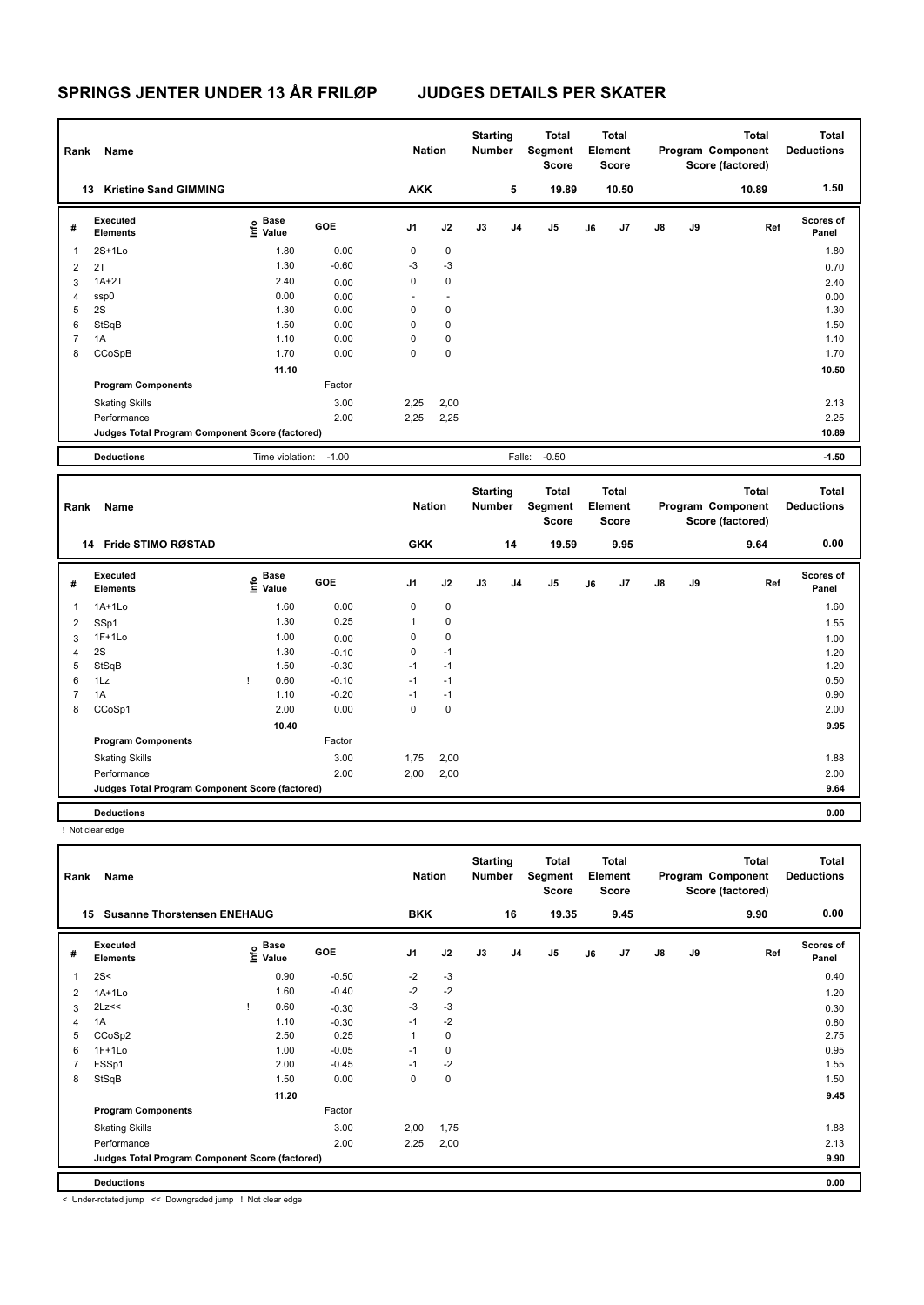| Rank           | Name                                            |                                  |              | <b>Nation</b>  |           | <b>Starting</b><br><b>Number</b> |                | <b>Total</b><br>Segment<br><b>Score</b> |    | <b>Total</b><br>Element<br><b>Score</b> |               |    | <b>Total</b><br>Program Component<br>Score (factored) | <b>Total</b><br><b>Deductions</b> |
|----------------|-------------------------------------------------|----------------------------------|--------------|----------------|-----------|----------------------------------|----------------|-----------------------------------------|----|-----------------------------------------|---------------|----|-------------------------------------------------------|-----------------------------------|
|                | <b>Eirill Eikanger FULLU</b><br>16              |                                  |              | OI             |           |                                  | 3              | 18.56                                   |    | 10.55                                   |               |    | 9.01                                                  | 1.00                              |
| #              | Executed<br><b>Elements</b>                     | <b>Base</b><br>e Base<br>⊆ Value | GOE          | J <sub>1</sub> | J2        | J3                               | J <sub>4</sub> | J <sub>5</sub>                          | J6 | J7                                      | $\mathsf{J}8$ | J9 | Ref                                                   | <b>Scores of</b><br>Panel         |
| 1              | $1A+1L0$                                        | 1.60                             | 0.00         | 0              | $\pmb{0}$ |                                  |                |                                         |    |                                         |               |    |                                                       | 1.60                              |
| 2              | StSq1                                           | 1.80                             | $-0.45$      | $-2$           | $-1$      |                                  |                |                                         |    |                                         |               |    |                                                       | 1.35                              |
| 3              | 2Lo                                             | 1.80                             | $-0.90$      | $-3$           | $-3$      |                                  |                |                                         |    |                                         |               |    |                                                       | 0.90                              |
| 4              | 2S                                              | 1.30                             | $-0.60$      | $-3$           | $-3$      |                                  |                |                                         |    |                                         |               |    |                                                       | 0.70                              |
| 5              | SSp3                                            | 2.10                             | 0.00         | 0              | 0         |                                  |                |                                         |    |                                         |               |    |                                                       | 2.10                              |
| 6              | 1Lz                                             | 0.60                             | $-0.10$      | $-1$           | $-1$      |                                  |                |                                         |    |                                         |               |    |                                                       | 0.50                              |
| $\overline{7}$ | CCoSp2                                          | 2.50                             | 0.00         | $\mathbf 0$    | $\pmb{0}$ |                                  |                |                                         |    |                                         |               |    |                                                       | 2.50                              |
| 8              | 1A                                              | 1.10                             | $-0.20$      | $-1$           | $-1$      |                                  |                |                                         |    |                                         |               |    |                                                       | 0.90                              |
|                |                                                 | 12.80                            |              |                |           |                                  |                |                                         |    |                                         |               |    |                                                       | 10.55                             |
|                | <b>Program Components</b>                       |                                  | Factor       |                |           |                                  |                |                                         |    |                                         |               |    |                                                       |                                   |
|                | <b>Skating Skills</b>                           |                                  | 3.00         | 1,75           | 1,75      |                                  |                |                                         |    |                                         |               |    |                                                       | 1.75                              |
|                | Performance                                     |                                  | 2.00         | 1,75           | 2,00      |                                  |                |                                         |    |                                         |               |    |                                                       | 1.88                              |
|                | Judges Total Program Component Score (factored) |                                  |              |                |           |                                  |                |                                         |    |                                         |               |    |                                                       | 9.01                              |
|                | <b>Deductions</b>                               |                                  | Falls: -1.00 |                |           |                                  |                |                                         |    |                                         |               |    |                                                       | $-1.00$                           |
|                | Dank Name                                       |                                  |              | <b>Nation</b>  |           | <b>Starting</b><br>Numbor        |                | <b>Total</b><br><b>Compant</b>          |    | <b>Total</b><br>Element                 |               |    | <b>Total</b><br><b>Drogram Component</b>              | <b>Total</b><br><b>Doductions</b> |

| Rank | Name                                            |                   |            | <b>Nation</b>  |              | <b>Number</b> |                | Segment<br><b>Score</b> |    | <b>Element</b><br>Score |               |    | Program Component<br>Score (factored) | <b>Deductions</b>  |
|------|-------------------------------------------------|-------------------|------------|----------------|--------------|---------------|----------------|-------------------------|----|-------------------------|---------------|----|---------------------------------------|--------------------|
|      | <b>Anna MEVOLD SKOGHEIM</b><br>17               |                   |            | <b>BKK</b>     |              |               | 11             | 18.34                   |    | 8.70                    |               |    | 9.64                                  | 0.00               |
| #    | <b>Executed</b><br><b>Elements</b>              | e Base<br>⊆ Value | <b>GOE</b> | J <sub>1</sub> | J2           | J3            | J <sub>4</sub> | J5                      | J6 | J7                      | $\mathsf{J}8$ | J9 | Ref                                   | Scores of<br>Panel |
|      | 1A                                              | 1.10              | $-0.40$    | $-2$           | $-2$         |               |                |                         |    |                         |               |    |                                       | 0.70               |
| 2    | 2S<                                             | 0.90              | $-0.60$    | $-3$           | $-3$         |               |                |                         |    |                         |               |    |                                       | 0.30               |
| 3    | SSp2                                            | 1.60              | 0.50       | 1              | $\mathbf{1}$ |               |                |                         |    |                         |               |    |                                       | 2.10               |
| 4    | 2S                                              | 1.30              | $-0.20$    | $-1$           | $-1$         |               |                |                         |    |                         |               |    |                                       | 1.10               |
| 5    | StSqB                                           | 1.50              | 0.00       | 0              | 0            |               |                |                         |    |                         |               |    |                                       | 1.50               |
| 6    | 1A                                              | 1.10              | $-0.60$    | $-3$           | $-3$         |               |                |                         |    |                         |               |    |                                       | 0.50               |
|      | 1Lze+1Lo                                        | 1.00              | $-0.20$    | $-2$           | $-2$         |               |                |                         |    |                         |               |    |                                       | 0.80               |
| 8    | CCoSp1V                                         | 1.70              | 0.00       | 0              | $\mathbf 0$  |               |                |                         |    |                         |               |    |                                       | 1.70               |
|      |                                                 | 10.20             |            |                |              |               |                |                         |    |                         |               |    |                                       | 8.70               |
|      | <b>Program Components</b>                       |                   | Factor     |                |              |               |                |                         |    |                         |               |    |                                       |                    |
|      | <b>Skating Skills</b>                           |                   | 3.00       | 1,75           | 2,00         |               |                |                         |    |                         |               |    |                                       | 1.88               |
|      | Performance                                     |                   | 2.00       | 2,25           | 1,75         |               |                |                         |    |                         |               |    |                                       | 2.00               |
|      | Judges Total Program Component Score (factored) |                   |            |                |              |               |                |                         |    |                         |               |    |                                       | 9.64               |
|      | <b>Deductions</b>                               |                   |            |                |              |               |                |                         |    |                         |               |    |                                       | 0.00               |

| Rank           | Name                                            |                             |         | <b>Nation</b>  |             | <b>Starting</b><br><b>Number</b> |                | <b>Total</b><br>Segment<br>Score |    | <b>Total</b><br>Element<br>Score |               |    | <b>Total</b><br>Program Component<br>Score (factored) | <b>Total</b><br><b>Deductions</b> |
|----------------|-------------------------------------------------|-----------------------------|---------|----------------|-------------|----------------------------------|----------------|----------------------------------|----|----------------------------------|---------------|----|-------------------------------------------------------|-----------------------------------|
|                | Naizhuo HU<br>18                                |                             |         | <b>RKK</b>     |             |                                  | 6              | 17.36                            |    | 9.35                             |               |    | 8.51                                                  | 0.50                              |
| #              | Executed<br><b>Elements</b>                     | Base<br>$\frac{6}{5}$ Value | GOE     | J <sub>1</sub> | J2          | J3                               | J <sub>4</sub> | J <sub>5</sub>                   | J6 | J7                               | $\mathsf{J}8$ | J9 | Ref                                                   | Scores of<br>Panel                |
| 1              | $2S+1T$                                         | 1.70                        | $-0.40$ | $-2$           | $-2$        |                                  |                |                                  |    |                                  |               |    |                                                       | 1.30                              |
| $\overline{2}$ | $1A+1L0$                                        | 1.60                        | 0.00    | 0              | $\mathbf 0$ |                                  |                |                                  |    |                                  |               |    |                                                       | 1.60                              |
| 3              | CCoSp1V                                         | 1.70                        | $-0.30$ | $-1$           | $-1$        |                                  |                |                                  |    |                                  |               |    |                                                       | 1.40                              |
| 4              | 2Lo                                             | 1.80                        | $-0.90$ | $-3$           | $-3$        |                                  |                |                                  |    |                                  |               |    |                                                       | 0.90                              |
| 5              | 1A                                              | 1.10                        | $-0.20$ | $-1$           | $-1$        |                                  |                |                                  |    |                                  |               |    |                                                       | 0.90                              |
| 6              | SSpB                                            | 1.10                        | $-0.15$ | $-1$           | 0           |                                  |                |                                  |    |                                  |               |    |                                                       | 0.95                              |
| $\overline{7}$ | StSqB                                           | 1.50                        | $-0.30$ | $-2$           | $\mathbf 0$ |                                  |                |                                  |    |                                  |               |    |                                                       | 1.20                              |
| 8              | 2S                                              | 1.30                        | $-0.20$ | $-1$           | $-1$        |                                  |                |                                  |    |                                  |               |    |                                                       | 1.10                              |
|                |                                                 | 11.80                       |         |                |             |                                  |                |                                  |    |                                  |               |    |                                                       | 9.35                              |
|                | <b>Program Components</b>                       |                             | Factor  |                |             |                                  |                |                                  |    |                                  |               |    |                                                       |                                   |
|                | <b>Skating Skills</b>                           |                             | 3.00    | 1,75           | 1,75        |                                  |                |                                  |    |                                  |               |    |                                                       | 1.75                              |
|                | Performance                                     |                             | 2.00    | 1,50           | 1,75        |                                  |                |                                  |    |                                  |               |    |                                                       | 1.63                              |
|                | Judges Total Program Component Score (factored) |                             |         |                |             |                                  |                |                                  |    |                                  |               |    |                                                       | 8.51                              |
|                | <b>Deductions</b>                               | Falls:                      | $-0.50$ |                |             |                                  |                |                                  |    |                                  |               |    |                                                       | $-0.50$                           |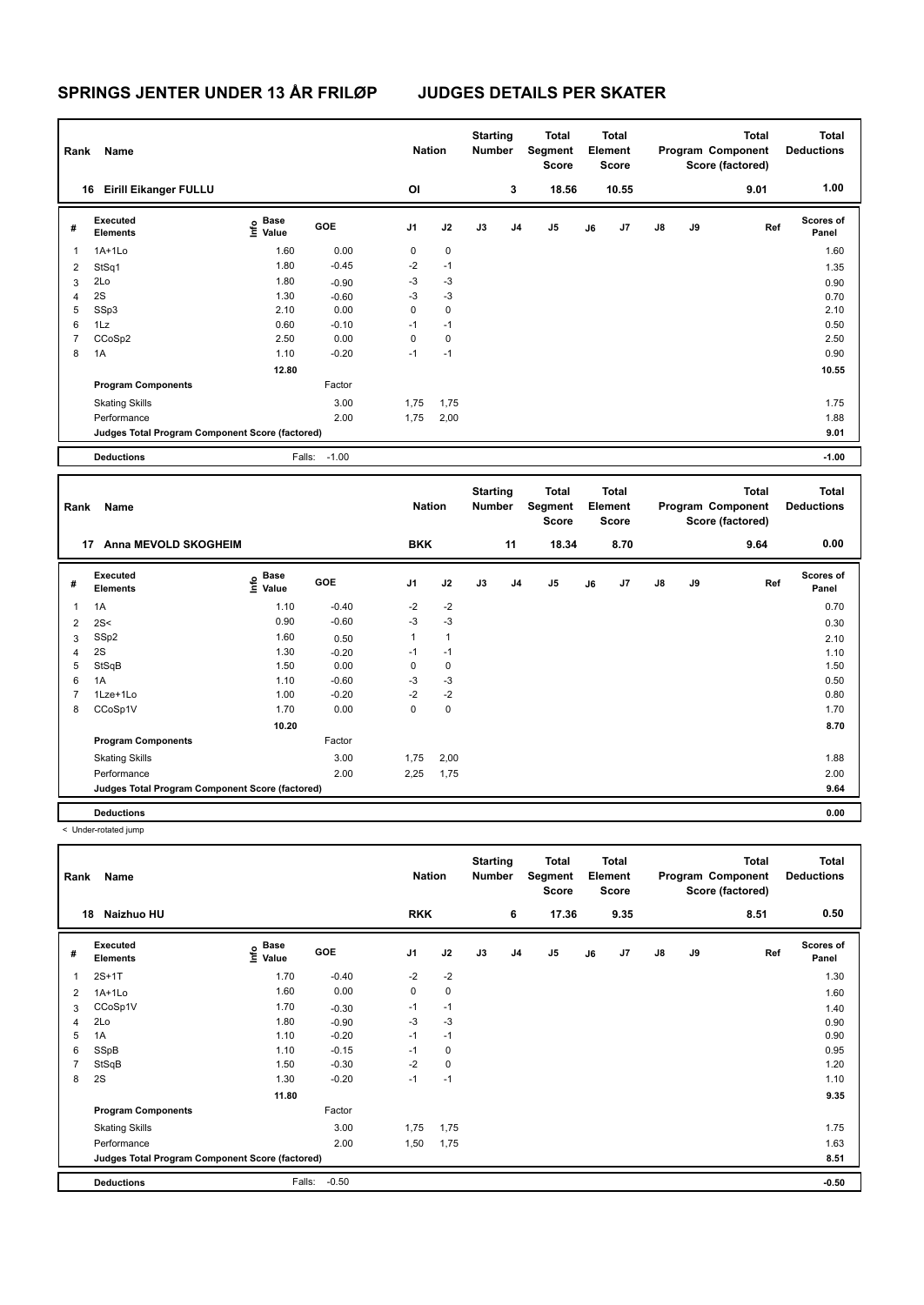| Rank           | Name                                            |                   |         | <b>Nation</b> |             | <b>Starting</b><br><b>Number</b> |    | <b>Total</b><br>Segment<br>Score        |    | <b>Total</b><br>Element<br><b>Score</b> |    |    | <b>Total</b><br>Program Component<br>Score (factored) | <b>Total</b><br><b>Deductions</b> |
|----------------|-------------------------------------------------|-------------------|---------|---------------|-------------|----------------------------------|----|-----------------------------------------|----|-----------------------------------------|----|----|-------------------------------------------------------|-----------------------------------|
|                | Kajsa Olsen SEMPLER<br>19                       |                   |         | <b>IKK</b>    |             |                                  | 12 | 17.20                                   |    | 9.05                                    |    |    | 8.65                                                  | 0.50                              |
| #              | <b>Executed</b><br><b>Elements</b>              | e Base<br>⊆ Value | GOE     | J1            | J2          | J3                               | J4 | J5                                      | J6 | J7                                      | J8 | J9 | Ref                                                   | Scores of<br>Panel                |
| 1              | $1F+1Lo$                                        | 1.00              | 0.00    | $\pmb{0}$     | $\pmb{0}$   |                                  |    |                                         |    |                                         |    |    |                                                       | 1.00                              |
| $\overline{2}$ | 2S                                              | 1.30              | $-0.60$ | -3            | $-3$        |                                  |    |                                         |    |                                         |    |    |                                                       | 0.70                              |
| 3              | CoSp1V                                          | 1.30              | 0.00    | $\mathbf 0$   | $\mathbf 0$ |                                  |    |                                         |    |                                         |    |    |                                                       | 1.30                              |
| 4              | 2S                                              | 1.30              | $-0.20$ | $-1$          | $-1$        |                                  |    |                                         |    |                                         |    |    |                                                       | 1.10                              |
| 5              | $1A+1T$                                         | 1.50              | 0.00    | $\mathbf 0$   | $\mathbf 0$ |                                  |    |                                         |    |                                         |    |    |                                                       | 1.50                              |
| 6              | SSp1                                            | 1.30              | 0.00    | $\mathbf 0$   | $\pmb{0}$   |                                  |    |                                         |    |                                         |    |    |                                                       | 1.30                              |
| $\overline{7}$ | StSqB                                           | 1.50              | $-0.45$ | $-2$          | $-1$        |                                  |    |                                         |    |                                         |    |    |                                                       | 1.05                              |
| 8              | 1A                                              | 1.10              | 0.00    | $\Omega$      | $\mathbf 0$ |                                  |    |                                         |    |                                         |    |    |                                                       | 1.10                              |
|                |                                                 | 10.30             |         |               |             |                                  |    |                                         |    |                                         |    |    |                                                       | 9.05                              |
|                | <b>Program Components</b>                       |                   | Factor  |               |             |                                  |    |                                         |    |                                         |    |    |                                                       |                                   |
|                | <b>Skating Skills</b>                           |                   | 3.00    | 1,50          | 1,75        |                                  |    |                                         |    |                                         |    |    |                                                       | 1.63                              |
|                | Performance                                     |                   | 2.00    | 1,75          | 2,00        |                                  |    |                                         |    |                                         |    |    |                                                       | 1.88                              |
|                | Judges Total Program Component Score (factored) |                   |         |               |             |                                  |    |                                         |    |                                         |    |    |                                                       | 8.65                              |
|                | <b>Deductions</b>                               | Falls:            | $-0.50$ |               |             |                                  |    |                                         |    |                                         |    |    |                                                       | $-0.50$                           |
|                |                                                 |                   |         |               |             |                                  |    |                                         |    |                                         |    |    |                                                       |                                   |
|                |                                                 |                   |         |               |             |                                  |    |                                         |    |                                         |    |    |                                                       |                                   |
| Rank           | Name                                            |                   |         | <b>Nation</b> |             | <b>Starting</b><br><b>Number</b> |    | <b>Total</b><br>Segment<br><b>Score</b> |    | <b>Total</b><br>Element<br><b>Score</b> |    |    | <b>Total</b><br>Program Component<br>Score (factored) | <b>Total</b><br><b>Deductions</b> |
|                | <b>Linnea HUNDEIDE</b><br>20                    |                   |         | <b>RKK</b>    |             |                                  | 13 | 16.95                                   |    | 8.20                                    |    |    | 8.75                                                  | 0.00                              |
| #              | Executed<br><b>Elements</b>                     | e Base<br>E Value | GOE     | J1            | J2          | J3                               | J4 | J5                                      | J6 | J7                                      | J8 | J9 | Ref                                                   | <b>Scores of</b><br>Panel         |
| 1              | $1F+1Lo$                                        | 1.00              | 0.00    | $\pmb{0}$     | $\pmb{0}$   |                                  |    |                                         |    |                                         |    |    |                                                       | 1.00                              |
| $\overline{2}$ | $1A+1T$                                         | 1.50              | 0.00    | 0             | $\pmb{0}$   |                                  |    |                                         |    |                                         |    |    |                                                       | 1.50                              |
| 3              | CCoSp1V                                         | 1.70              | $-0.60$ | $-2$          | $-2$        |                                  |    |                                         |    |                                         |    |    |                                                       | 1.10                              |
| $\overline{4}$ | 1A                                              | 1.10              | 0.00    | $\mathbf 0$   | $\pmb{0}$   |                                  |    |                                         |    |                                         |    |    |                                                       | 1.10                              |
| 5              | StSqB                                           | 1.50              | $-0.30$ | $-1$          | $-1$        |                                  |    |                                         |    |                                         |    |    |                                                       | 1.20                              |
| 6              | 1Lo                                             | 0.50              | 0.00    | $\mathbf 0$   | $\mathbf 0$ |                                  |    |                                         |    |                                         |    |    |                                                       | 0.50                              |
| $\overline{7}$ | 1F                                              | 0.50              | 0.00    | $\mathbf 0$   | $\pmb{0}$   |                                  |    |                                         |    |                                         |    |    |                                                       | 0.50                              |
| 8              | SSp1                                            | 1.30              | 0.00    | $\mathbf 0$   | 0           |                                  |    |                                         |    |                                         |    |    |                                                       | 1.30                              |
|                |                                                 | 9.10              |         |               |             |                                  |    |                                         |    |                                         |    |    |                                                       | 8.20                              |
|                | <b>Program Components</b>                       |                   | Factor  |               |             |                                  |    |                                         |    |                                         |    |    |                                                       |                                   |
|                | <b>Skating Skills</b>                           |                   | 3.00    | 1,75          | 1,75        |                                  |    |                                         |    |                                         |    |    |                                                       | 1.75                              |
|                | Performance                                     |                   | 2.00    | 1,75          | 1,75        |                                  |    |                                         |    |                                         |    |    |                                                       | 1.75                              |

**Deductions 0.00**

|                                                                                                                                                                                         | 1.50                      |
|-----------------------------------------------------------------------------------------------------------------------------------------------------------------------------------------|---------------------------|
| <b>OSK</b><br>17<br>16.82<br>7.18<br>11.14<br><b>Sunniva LUNDAR-HOPE</b><br>21                                                                                                          |                           |
| Executed<br><b>Base</b><br>e Base<br>E Value<br>GOE<br>J2<br>J3<br>J <sub>1</sub><br>J <sub>4</sub><br>J <sub>5</sub><br>J7<br>$\mathsf{J}8$<br>J9<br>Ref<br>#<br>J6<br><b>Elements</b> | <b>Scores of</b><br>Panel |
| $-3$<br>2S<br>1.30<br>$-0.60$<br>$-3$<br>1                                                                                                                                              | 0.70                      |
| $-2$<br>$-2$<br>1.28<br>$-0.40$<br>1Lze+1A+SEQ<br>2                                                                                                                                     | 0.88                      |
| $-3$<br>$-3$<br>2Lo<<br>1.30<br>$-0.90$<br>3                                                                                                                                            | 0.40                      |
| $\mathbf{1}$<br>CSp1<br>1.40<br>1<br>0.50<br>$\overline{4}$                                                                                                                             | 1.90                      |
| $\pmb{0}$<br>StSqB<br>1.50<br>0.00<br>0<br>5                                                                                                                                            | 1.50                      |
| $-3$<br>2S<<br>$-3$<br>0.90<br>$-0.60$<br>6                                                                                                                                             | 0.30                      |
| 1A<br>$-0.20$<br>$-1$<br>$\overline{7}$<br>1.10<br>$-1$                                                                                                                                 | 0.90                      |
| $-3$<br>$-3$<br>CCoSpBV<br>$-0.90$<br>1.50<br>8                                                                                                                                         | 0.60                      |
| 10.28                                                                                                                                                                                   | 7.18                      |
| <b>Program Components</b><br>Factor                                                                                                                                                     |                           |
| 3.00<br>2,50<br>2,25<br><b>Skating Skills</b>                                                                                                                                           | 2.38                      |
| 2.00<br>Performance<br>2,00<br>2,00                                                                                                                                                     | 2.00                      |
| Judges Total Program Component Score (factored)                                                                                                                                         | 11.14                     |
| <b>Deductions</b><br>Falls:<br>$-1.50$                                                                                                                                                  | $-1.50$                   |